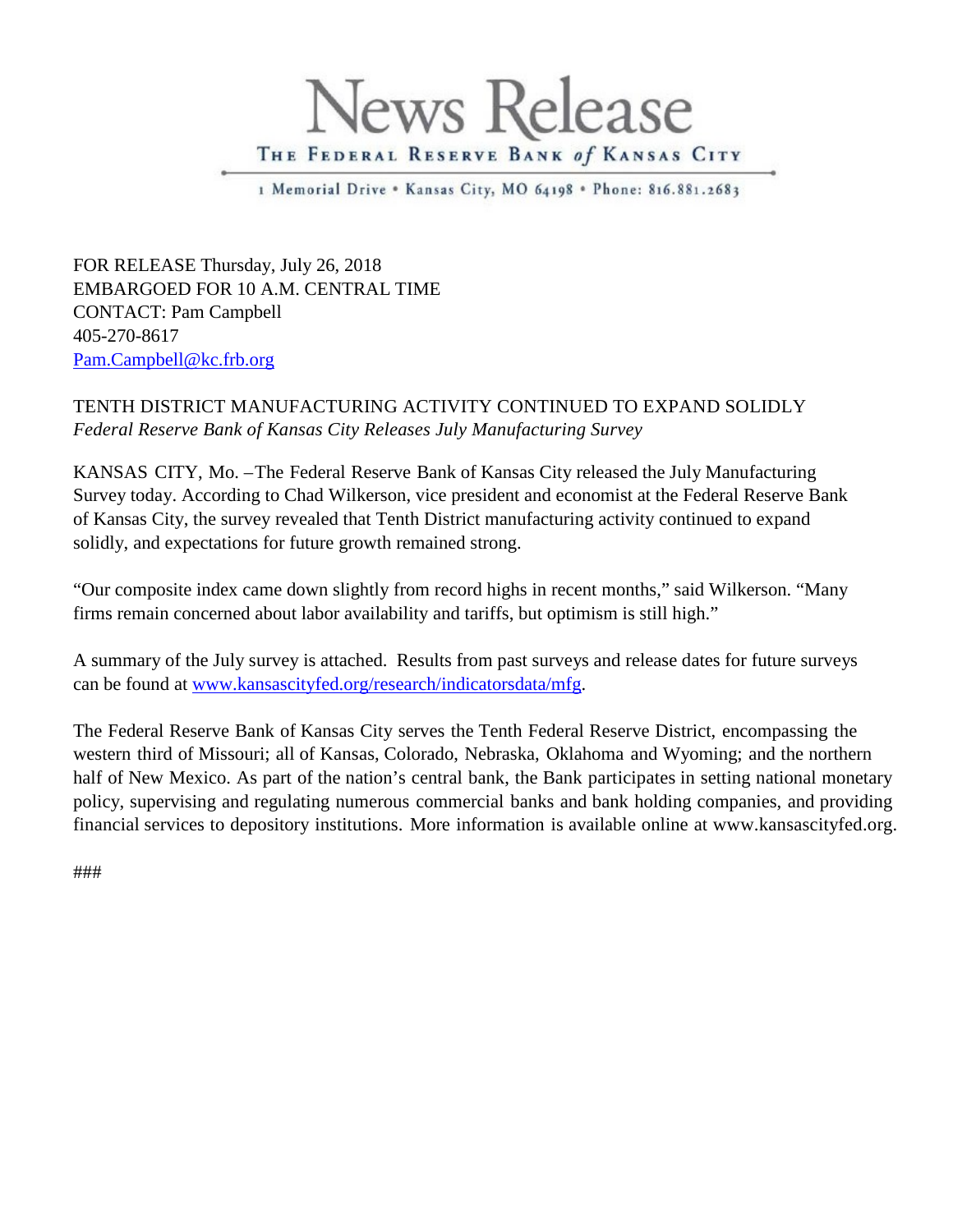## **TENTH DISTRICT MANUFACTURING SUMMARY**

Tenth District manufacturing activity continued to expand solidly in July, with the composite index dipping slightly after May's record-high reading. Expectations for future growth remained high, despite many firms citing labor tightness and tariffs as increasingly worrisome. Price indexes also continued to rise.

The month-over-month composite index was 23 in July, down from readings of 28 in June and 29 in May (Tables 1  $\&$ 2, Chart 1). The composite index is an average of the production, new orders, employment, supplier delivery time, and raw materials inventory indexes. Factory activity increased solidly at durable and nondurable goods plants, particularly for petroleum and coal products, minerals, fabricated metal, computers and electronics, and transportation equipment. Month-over-month indexes were mixed compared with the previous month, but most indexes remained at high levels. The employment index inched up while the order backlog and new orders for exports indexes were virtually unchanged. The production and shipments indexes fell moderately, and the new orders index eased somewhat. The raw materials index fell modestly and the finished goods inventory index also dipped slightly.

Most year-over-year factory indexes inched up in July. The composite index increased marginally from 43 to 44. The production, order backlog, capital expenditures, and new orders for exports all improved. However, the shipments and new orders indexes declined modestly and the employment index was mostly unchanged. The raw materials inventory index dipped from 36 to 32 and the finished goods inventory index eased from 26 to 23.

Future factory activity indexes were mixed, but remained at high levels. The future composite index eased from 36 to 34. The future order backlog and employment indexes both improved modestly, and the capital expenditures and new orders for exports indexes inched up. The future shipments index remained at 52 while the future production and new order indexes dipped slightly. The future raw materials index moderated from 30 to 15, while the future finished goods inventory index declined from 23 to 7.

Most price indexes increased in July. The month-over-month finished goods price index rose from 22 to 27 and the raw materials price index increased from 47 to 52. The year-over-year finished goods price index was unchanged at 60, while the year-over-year raw materials price index rose from 79 to 86. The future finished goods price index grew from 40 to 43 and the future raw materials price index inched up from 67 to 68.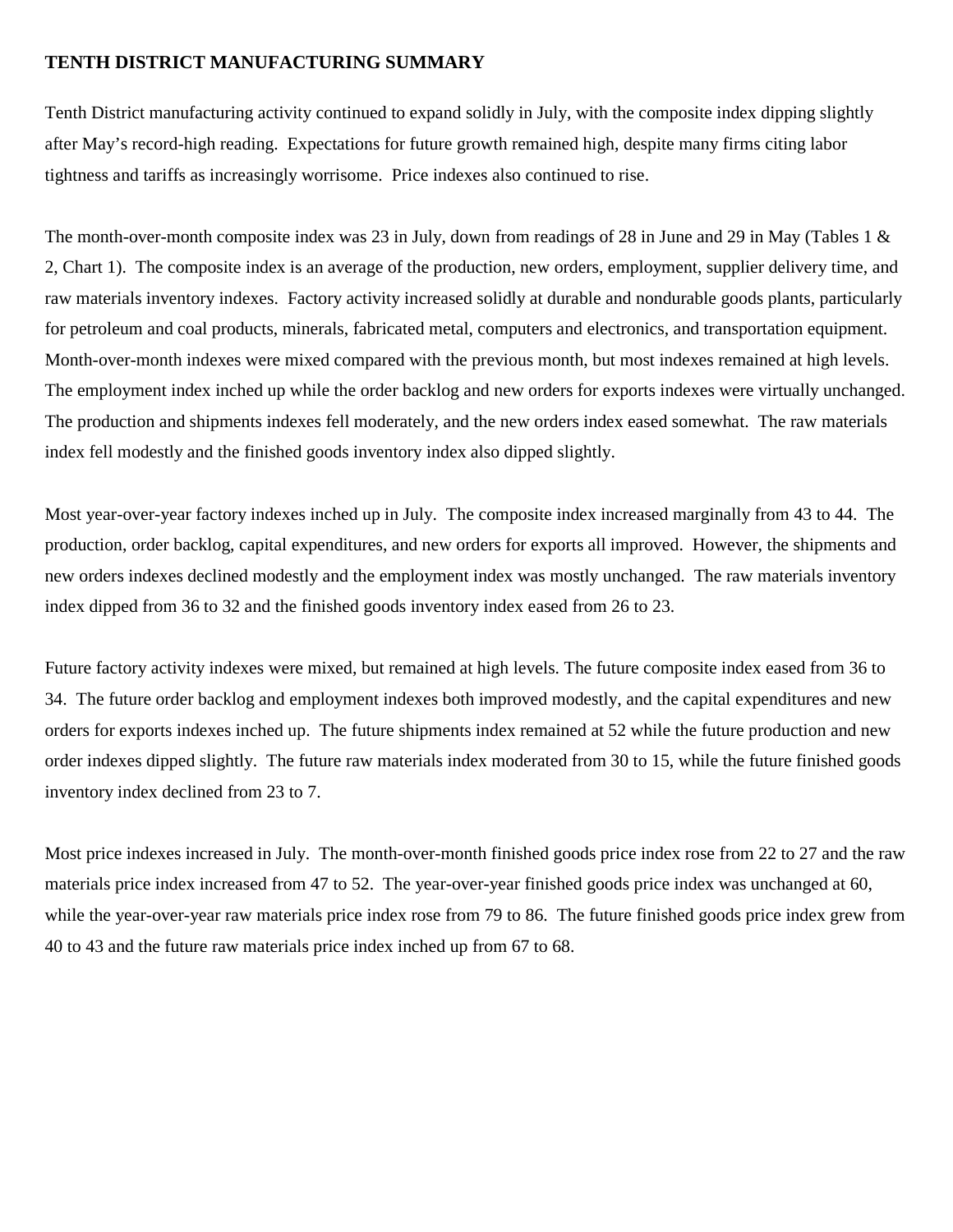### **SELECTED COMMENTS**

"There is a lot of work and no one to make the products. We have been trying to add an extended shift and can't get anyone. Offering \$1,000 sign up bonus and no one is coming to apply."

"In general, the economy is strong and employees are adequately available. We are training talent internally and do not see the current labor market to be significantly worse than others in which we have operated successfully."

"Labor availability (even if unqualified) is a key constraint to growth."

"We cannot raise our prices fast enough to keep pace with ridiculous cost increases caused by tariffs and threats of tariffs. We expect to make less profit in 2018 than last year, which is keeping us from hiring more people and paying bonuses. We are focusing more on automation to combat being on the losing end of tariff cost increases."

"Customers and large global companies are pushing back on pass through price increases from increased material costs."

"Despite difficulties with tariffs, we are experiencing growth we have not seen in several years. Belief is that this growth is fueled by difficulties our competitors are experiencing."

"The price of steel has increased 35 percent since January. With higher priced steel and a difficult labor supply, we will begin for the first time ever to investigate outsourcing steel parts, and if successful reduce capital spending."

"The trade development have an adverse effect on cost thus causing prices for finished goods to rise. To date the steel available in the U.S. is not of comparable quality with the type from overseas suppliers being utilized in our processes."

"We have been able to absorb the drastic increase in metal pricing up to now. Price increases for finished products will have to increase within the next few months."

"Tariffs are increasing steel and steel component prices and will increase the cost of components supplied from China. We are being more cautious with capital expenditures as a consequence."

"We have seen no effect from tariffs yet. We are concerned the next six months will bring change."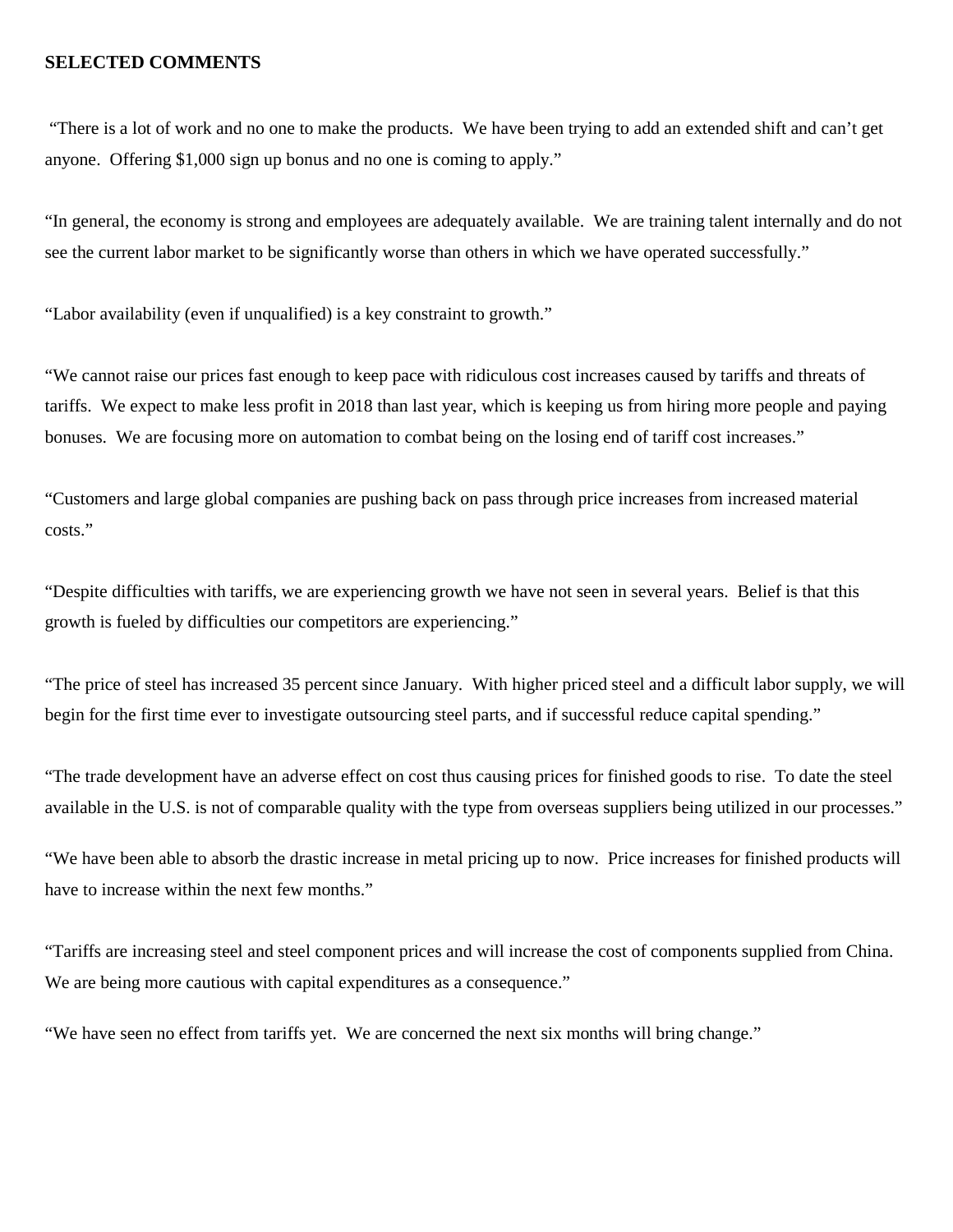#### **Table 1 Summary of Tenth District Manufacturing Conditions, July 2018**

|                                      | July vs. June<br>$(\text{percent})^*$ |                |                 |                |           |          | July vs. Year Ago<br>$(\text{percent})^*$ |                 |                    |          | <b>Expected in Six Months</b><br>$(\text{percent})^*$ |                 |                    |           |  |  |
|--------------------------------------|---------------------------------------|----------------|-----------------|----------------|-----------|----------|-------------------------------------------|-----------------|--------------------|----------|-------------------------------------------------------|-----------------|--------------------|-----------|--|--|
|                                      |                                       | N <sub>o</sub> |                 | Diff           | <b>SA</b> |          | N <sub>o</sub>                            |                 | Diff               |          | N <sub>0</sub>                                        |                 | Diff               | <b>SA</b> |  |  |
| <b>Plant Level Indicators</b>        | Increase                              |                | Change Decrease | Index $\wedge$ | Index*^   | Increase |                                           | Change Decrease | Index <sup>^</sup> | Increase |                                                       | Change Decrease | Index <sup>^</sup> | Index*^   |  |  |
| Composite Index                      |                                       |                |                 | 22             | 23        |          |                                           |                 | 44                 |          |                                                       |                 | 31                 | 34        |  |  |
| Production                           | 37                                    | 43             | 20              | 17             | 22        | 67       | 14                                        | 19              | 48                 | 52       | 38                                                    | 10              | 42                 | 49        |  |  |
| Volume of shipments                  | 37                                    | 40             | 23              | 14             | 12        | 62       | 20                                        | 18              | 44                 | 53       | 37                                                    | 10              | 43                 | 52        |  |  |
| Volume of new orders                 | 39                                    | 40             | 22              | 17             | 21        | 63       | 23                                        | 14              | 49                 | 46       | 43                                                    | 11              | 35                 | 37        |  |  |
| Backlog of orders                    | 29                                    | 49             | 22              | $\tau$         | 9         | 57       | 30                                        | 14              | 43                 | 38       | 52                                                    | 10              | 27                 | 29        |  |  |
| Number of employees                  | 35                                    | 57             | 8               | 27             | 26        | 63       | 22                                        | 16              | 47                 | 46       | 45                                                    | 9               | 37                 | 42        |  |  |
| Average employee workweek            | 26                                    | 60             | 14              | 11             | 14        | 45       | 43                                        | 12              | 33                 | 27       | 61                                                    | 12              | 14                 | 13        |  |  |
| Prices received for finished product | 26                                    | 71             | 3               | 23             | 27        | 67       | 26                                        | 7               | 60                 | 51       | 44                                                    | 6               | 45                 | 43        |  |  |
| Prices paid for raw materials        | 57                                    | 38             | 5               | 51             | 52        | 89       | 8                                         | 3               | 86                 | 72       | 21                                                    | 7               | 66                 | 68        |  |  |
| Capital expenditures                 |                                       |                |                 |                |           | 52       | 36                                        | 12              | 39                 | 45       | 44                                                    | 10              | 35                 | 38        |  |  |
| New orders for exports               | 11                                    | 81             | 8               | $\overline{2}$ | 6         | 25       | 64                                        | 12              | 13                 | 21       | 68                                                    | 11              | 11                 | 8         |  |  |
| Supplier delivery time               | 30                                    | 69             |                 | 28             | 28        | 47       | 49                                        | 5               | 42                 | 30       | 68                                                    | $\overline{c}$  | 28                 | 29        |  |  |
| <b>Inventories:</b> Materials        | 32                                    | 55             | 13              | 19             | 17        | 48       | 35                                        | 16              | 32                 | 27       | 58                                                    | 15              | 12                 | 15        |  |  |
| Inventories: Finished goods          | 29                                    | 54             | 16              | 13             | 11        | 42       | 39                                        | 19              | 23                 | 26       | 57                                                    | 16              | 10                 |           |  |  |

\*Percentage may not add to 100 due to rounding

^Diffusion Index. The diffusion index is calculated as the percentage of total respondents reporting increases minus the percentage reporting declines.

\*^Seasonally Adjusted Diffusion Index. The month vs. month and expected-in-six-months diffusion indexes are seasonally adjusted using Census X-12.

Note: The July survey included 92 responses from plants in Colorado, Kansas, Nebraska, Oklahoma, Wyoming, northern New Mexico, and western Missouri.



#### **Chart 1. Composite Index vs. a Month Ago**